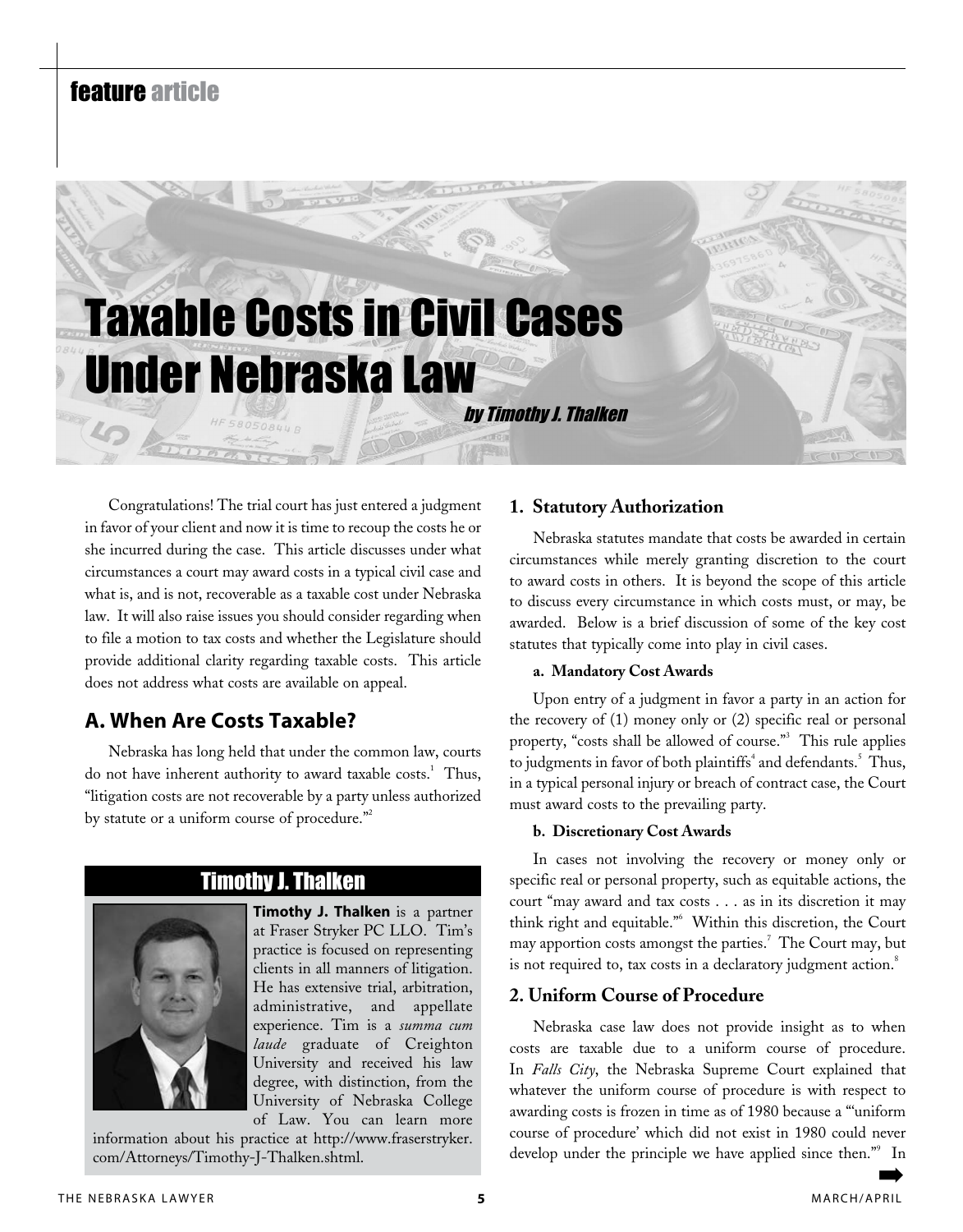other words, if there was no uniform course of procedure authorizing an award of costs prior to 1980, none could develop subsequently.

The case law regarding a uniform course of procedure for taxing costs appears to confuse *what* costs are taxable with *when* costs are taxable. Absent statutory authority, there appears to be no uniform course of procedure in Nebraska as to when costs are taxable. However, once a court determines a party is entitled to costs, what costs are taxable may be determined by reference to a uniform course of procedure. For example, there is no statute which authorizes a court to tax the expense of an original deposition as a cost. However, before 1980, Nebraska courts awarded prevailing parties the expenses of an original deposition as a  $cost<sup>10</sup>$ . The authority to tax the expenses of an original deposition as a cost to a prevailing party appears to be derived from a uniform course of procedure, although no case has expressly so held.

#### **B. What Costs Are Taxable?**

Now that you have determined that your client is entitled to a mandatory or discretionary award of costs, you must determine what costs are taxable. For those of you who practice regularly in federal court in Nebraska, this question is easily answered by reviewing to the Bill of Costs of Handbook published by the Clerk of the U.S. District Court.<sup>11</sup> To my knowledge, no such easy reference manual exists in Nebraska state court, leaving practitioners to comb through the case law and the statutes to determine what is taxable. To give you a head start on your research, below are lists of costs that the Nebraska Supreme Court has determined are, and are not, taxable.

#### **1. Taxable**

The Nebraska Supreme Court and Court of Appeals have determined that the costs associated with the following are taxable: (1) executed orders of attachment,<sup>12</sup> (2) answers filed to garnishment interrogatories,<sup>13</sup> (3) replevin orders,<sup>14</sup> (4) service of process,<sup>15</sup> (5) completion of records in concluded district court cases,<sup>16</sup> (6) filing fees,<sup>17</sup> (7) subpoena and witness fees<sup>18</sup> and (8) original deposition fees, regardless if the depositions are used at trial, if they were taken in good faith and you took the deposition.<sup>19</sup>

#### **2. Not Taxable**

Nebraska appellate precedent also identifies costs that are generally not taxable including:  $(1)$  expert witness fees,<sup>20</sup>  $(2)$ expenses of making copies of depositions, $^{21}$  (3) expenses of making enlargements of exhibits,<sup>22</sup> (4) photocopies,<sup>23</sup> (5) faxes,<sup>24</sup> (6) postage,<sup>25</sup> (7) videotaping depositions,<sup>26</sup> (8) presenting evidence electronically,<sup>27</sup> (9) deposition reporting fees,<sup>28</sup> (10) copies of depositions taken by the opposing party,<sup>29</sup> (11) fees charged by an opposing party's expert in responding to discovery

under Neb. Ct. R. of Dis. § 6-326(b)(4)(C)(i) and (ii),<sup>30</sup> (12) costs of medical or expert reports made in preparation for litigation<sup>31</sup> and (13) attorney fees unless authorized by statute.<sup>32</sup>

It is important to keep in mind that some litigation expenses which are not taxable costs in some circumstances are taxable in others. For example, while photocopy charges are not recoverable as a taxable cost, $33$  they may be recoverable as an element of an attorney fee.<sup>34</sup> Where a statute authorizes an award of attorney fees, the attorney fees are considered costs.<sup>35</sup> This leads to the anomalous situation where photocopies are not taxable costs except where the photocopies are recoverable as part of an attorney fee which is a taxable cost!

### **C. When Should a Motion to Tax Costs Be Filed?**

Unlike federal law which requires a motion to tax costs to be filed within 14 days after the entry of a judgment, or by a date set by court order,<sup>36</sup> Nebraska law is silent as to when a motion to tax costs must be filed. This creates a number of potential pitfalls for practitioners.

It is well-established that an award of costs is part of the judgment. $37$  Because costs are part of the judgment, the Nebraska Supreme Court holds a party must file a motion to tax costs *before* the judgment is entered.<sup>38</sup> For example, the Nebraska Supreme Court holds that if a motion for attorney fees is filed before a judgment is entered, the judgment is not final and appealable until the court rules on the motion.<sup>39</sup> Because attorney fees are considered costs,<sup>40</sup> the same rule should apply to a motion to tax costs. This raises a host of practical problems.

Frequently Nebraska trial courts enter an order resolving the substantive, dispositive issues raised in a motion and in that order simultaneously enter judgment granting relief. For example, a court may (1) grant a motion for summary judgment and simultaneously enter a judgment of dismissal or (2) enter a judgment on a jury verdict. The judgment often generically states that costs are awarded in favor of the prevailing party, without identifying the amount of costs awarded. Because a party does not know whether he or she will win the motion or trial, no motion for costs is typically filed before the judgment was entered.

If this situation arises, for the reasons discussed below, the safest procedure a prevailing party may employ to recover costs is to file a motion to alter or amend the judgment and ask the court to tax a specific amount of costs.<sup>41</sup> In order to be effective, a motion to alter or amend must be filed within ten days after the judgment is entered. $42$ 

In the alternative, a party may attempt to tax costs by filing a motion to modify the judgment. A court has inherent authority to modify its judgment in the same term in which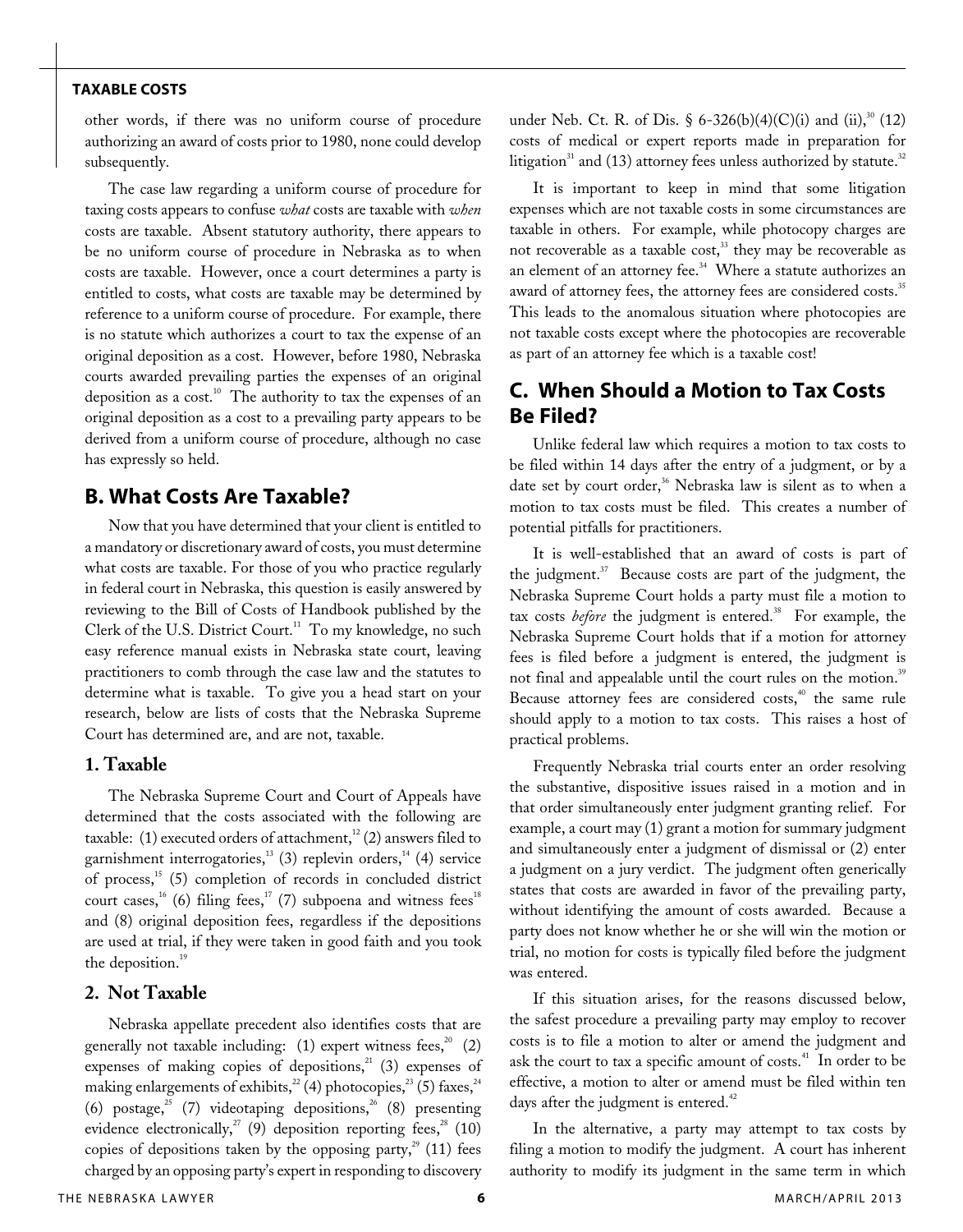it was rendered.<sup>43</sup> The legislature has extended by statute the timeframe in which a court has inherent power to modify a judgment to six months after the term expires.<sup>44</sup> For example, if a judgment were entered on December 28, and the term of court expires on December 31, the court has inherent authority until June 30 to modify its own judgment to specify the amount of costs.<sup>45</sup>

If a motion to modify the a judgment is not filed within six months after the expiration of the term, the Court still has authority to modify its judgment. In dicta in *Muff v. Mahloch*  Farms Co.,<sup>46</sup> the Nebraska Supreme Court stated: "It therefore appears that costs may be retaxed at a subsequent term when the court has failed to follow a mandatory statutory duty to tax costs, in the event of a clerical error or the failure to perform a ministerial act, and in instances authorized by section 25-2001, R.R.S.1943, for the vacation or modification of judgments at subsequent term."<sup>47</sup> However, after the six month deadline, the moving party must show that the judgment should be modified because of: (1) mistake, neglect or omission by the clerk, (2) fraud, (3) newly discovered evidence, (4) erroneous proceedings against an infant or a person of unsound mind, (5) death of one of the parties, (6) unavoidable casualty or misfortune, or (7) for taking judgments upon warrants of attorney for more than was due to the plaintiff when the defendant was not summoned or otherwise legally notified of the time and place of taking such judgment.<sup>48</sup> It will be difficult to meet this standard in most cases.

Relying on a court's inherent authority to modify the judgment as a means to obtain costs is problematic if the losing party appeals the judgment. What the dicta in Muff does not address is the well-established rule that an appeal from a final judgment divests the district court of jurisdiction.<sup>49</sup> This raises the question of what happens if the party who loses at trial perfects an appeal before the trial court is able to rule on a motion to tax costs? The Supreme Court answered this question in *McLaughlin v. Hellbusch*. 50

In *McLaughlin* the trial court entered judgment in favor of the defendant in a medical malpractice action. The victorious defendant then filed a motion to tax costs. However, before the trial court ruled on the motion, the plaintiff perfected her appeal. While the appeal was pending, the trial court entered an award of costs. The Nebraska Supreme Court held that the award of costs was invalid because "after an appeal has been perfected, a trial court lacks jurisdiction to enter an order for costs."51 The decision in *McLaughlin* appears to limit the dicta in *Muff* that the trial court may tax costs after a judgment is entered to situations where no appeal from the judgment has been perfected.

A motion to alter or amend the judgment under Neb. Rev. Stat. § 25-1329 filed within 10 days of the judgment, may have been able to save the award of costs in McLaughlin. Arguably, a pending motion to alter or amend the judgment prevents the opposing party from perfecting an appeal while the motion is pending because there is no final judgment until the motion to alter or amend is ruled upon.<sup>52</sup> Thus, a notice of appeal should not divest the trial court of jurisdiction to enter an award of costs where those costs are requested as part of a timely motion to alter or amend the judgment.

The result in *McLaughlin* may also have been avoided had the prevailing party filed a motion for an order nunc pro tunc rather than a motion to tax costs.<sup>53</sup> By statute a trial court can correct judgments during the pendancy of an appeal up to the time the case is submitted for decision by the appellate court, and thereafter with leave from the appellate court, by issuing an order nunc pro tunc. An order nunc pro tunc is available to correct "clerical mistakes" and "errors arising from oversight or omission."54 However, it is an open question whether a Nebraska court would consider a failure to specifically identify the amount of taxable costs owed in a judgment to be a "clerical mistake" or an error of "oversight or omission."

If the trial court has not awarded a specific amount of costs before an appeal is perfected, another jurisdictional issue is presented. In order to be a final order, "a judgment for money must specify the amount awarded or specify the means for determining the amount."<sup>55</sup> If a judgment generically awards costs, but does not specify an amount, the judgment should not be a final order. Because, in general, appellate courts only have jurisdiction over appeals from final judgments, the appellate court would lack jurisdiction over the appeal.<sup>56</sup> Thus, if a judgment generically states that costs are taxed to the prevailing party, but does not specify the amount of costs to be taxed, and the losing party appeals before the prevailing party files a motion to tax costs, the prevailing party may want to move for summary dismissal of the appeal, and/or assign a lack of appellate jurisdiction in its appellate brief. Arguably, once the appeal is dismissed, the trial court would have jurisdiction to rule on a motion for costs. Once costs are taxed, the judgment would be final and appealable.

Trial judges can help avoid some of the pitfalls identified above by not immediately entering a judgment as part of a dispositive order. Especially in cases where the award of costs is mandatory, the trial court can enter an order which resolves the substantive claims but which allows the prevailing party a certain number of days to submit a motion to tax costs. The order can indicate that a judgment will be entered after that motion is ruled upon. Because the order leaves open the issue of the amount of costs to be awarded, it should not be a final order subject to immediate appeal.<sup>57</sup> After the trial court rules on the motion to tax costs, it can then enter a separate judgment, specifically identifying the amount of costs awarded. That judgment should be final and immediately appealable.

Issuing a separate order and judgment is not without its own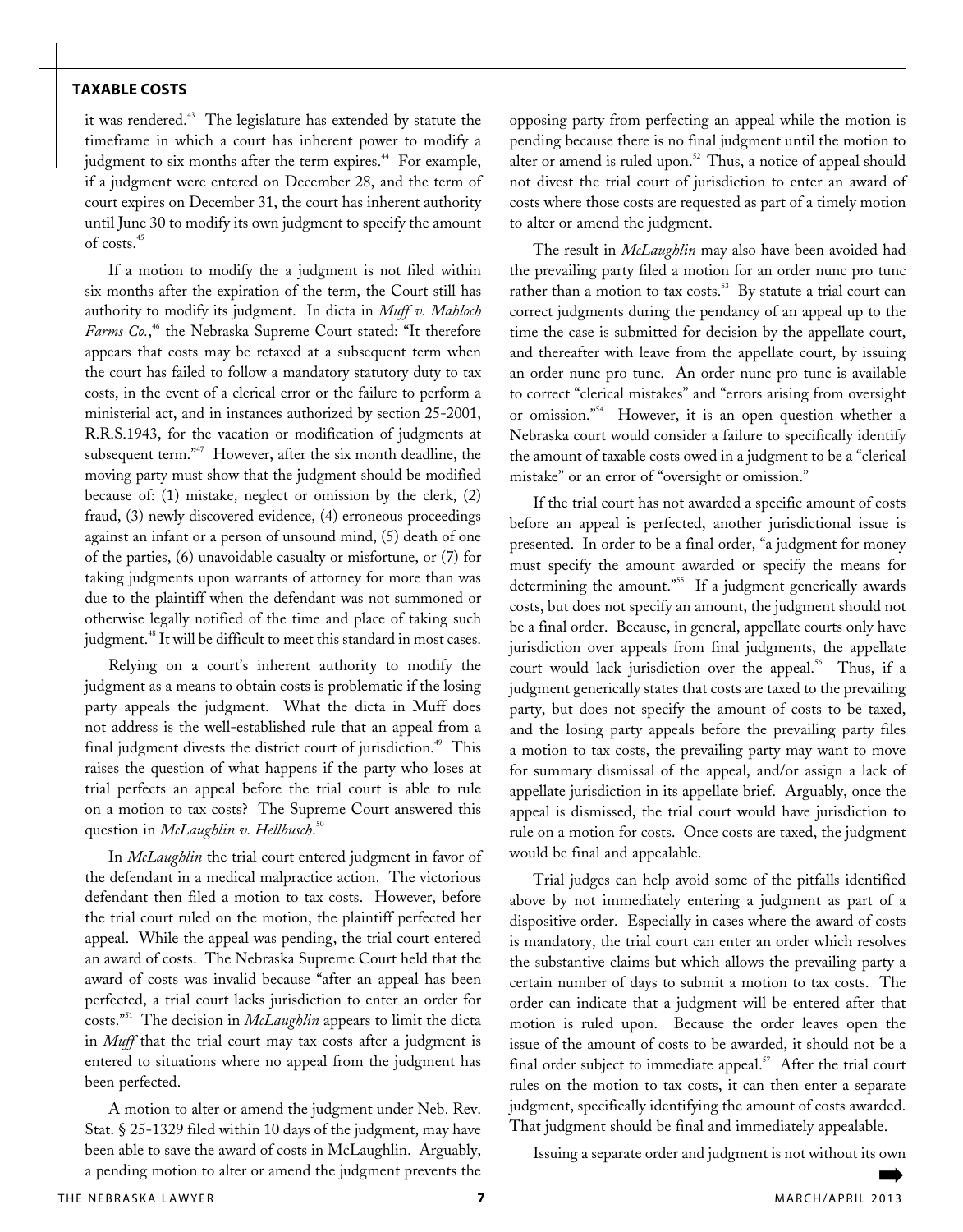problems. Practitioners may be confused regarding whether the order is a final appealable order leading to premature appeals of non-final orders. However, if the trial court's order is sufficiently clear that there will be additional proceedings regarding the taxation of costs, this confusion can be limited.

Practitioners cannot rely on the fact that after the appellate court resolves the appeal, the trial court will have the opportunity to award costs after the mandate is issued. For example, in *Salkin* the Nebraska Supreme Court disapproved of dicta in two of its prior cases which suggested that after an appeals court issued its mandate, the district court had jurisdiction to address a motion for attorney fees.<sup>58</sup> The lesson of *Salkin* is that taxable costs should be addressed on the front-end, before a judgment is entered, or within ten days after a judgment is entered through a motion to alter or amend, rather than after an appeal is perfected. A failure to timely file a motion to tax costs may prevent your client from recovering costs to which he or she is entitled.

# **Conclusion**

The Supreme Court has made it clear that only the Legislature can define what costs are taxable. The Legislature has severely limited the types of costs which are recoverable. In my view, this is an area which calls out for legislative action. For example, copies of depositions are invaluable in preparing for trial. It makes little sense that if a party notices a deposition, the costs of the deposition transcript are taxable, but if an opposing party notices the deposition, and you only obtain a copy, the cost of the copy is not taxable. The bar, as well as the courts, would also benefit from more certain rules regarding when a motion to tax costs must be filed, and the effect of such a motion on an appeal. Additional clarity could avoid premature appeals and limit the risk that litigants will be deprived of costs to which they are entitled because of procedural uncertainty.

#### **Endnotes**

- <sup>1</sup> *Geere v. Sweet*, 2 Neb. 76, 76-77 (1872); *Wallace v. Sheldon*, 56 Neb. 55, 76 N.W. 418 (1898).
- <sup>2</sup> *City of Falls City v. Nebraska Municipal Power Pool*, 281 Neb. 230, 235, 795 N.W.2d 256, 260 (2011).
- Neb. Rev. Stat. § 25-1708 (Cum. Supp. 2010).
- <sup>4</sup> *Id*.
- <sup>5</sup> Neb. Rev. Stat. § 25-1710 (Reissue 2008).
- <sup>6</sup> Neb. Rev. Stat. § 25-1711 (Reissue 2008).
- <sup>7</sup> *Id*.
- <sup>8</sup> Neb. Rev. Stat. § 25-21,158 (Reissue 2008).
- 281 Neb. at 235, 795 N.W.2d at 260.
- <sup>10</sup> *See Stocker v. Wells*, 155 Neb. 472, 478, 52 N.W.2d 284, 287 (1952).



# Claims against attorneys are reaching new heights.

Are you on solid ground with a professional liability policy that covers your unique needs? Choose what's best for you and your entire firm while gaining more control over risk. LawyerCare® provides:

- Company-paid claims expenses—granting your firm up to \$5,000/\$25,000 outside policy limits
- **Grievance coverage**-providing you with immediate assistance of \$15,000/\$30,000 in addition to
- Individual "tail" coverage-giving you the option to cover this risk with additional limits of liability
- PracticeGuard® disability coverage—helping your firm continue in the event a member becomes disabled

It's only fair your insurer provides you with protection you can trust. Make your move for firm footing and call today.





Rated A (Excellent) by A.M. Best • LawyerCare.com • 800.292.1036